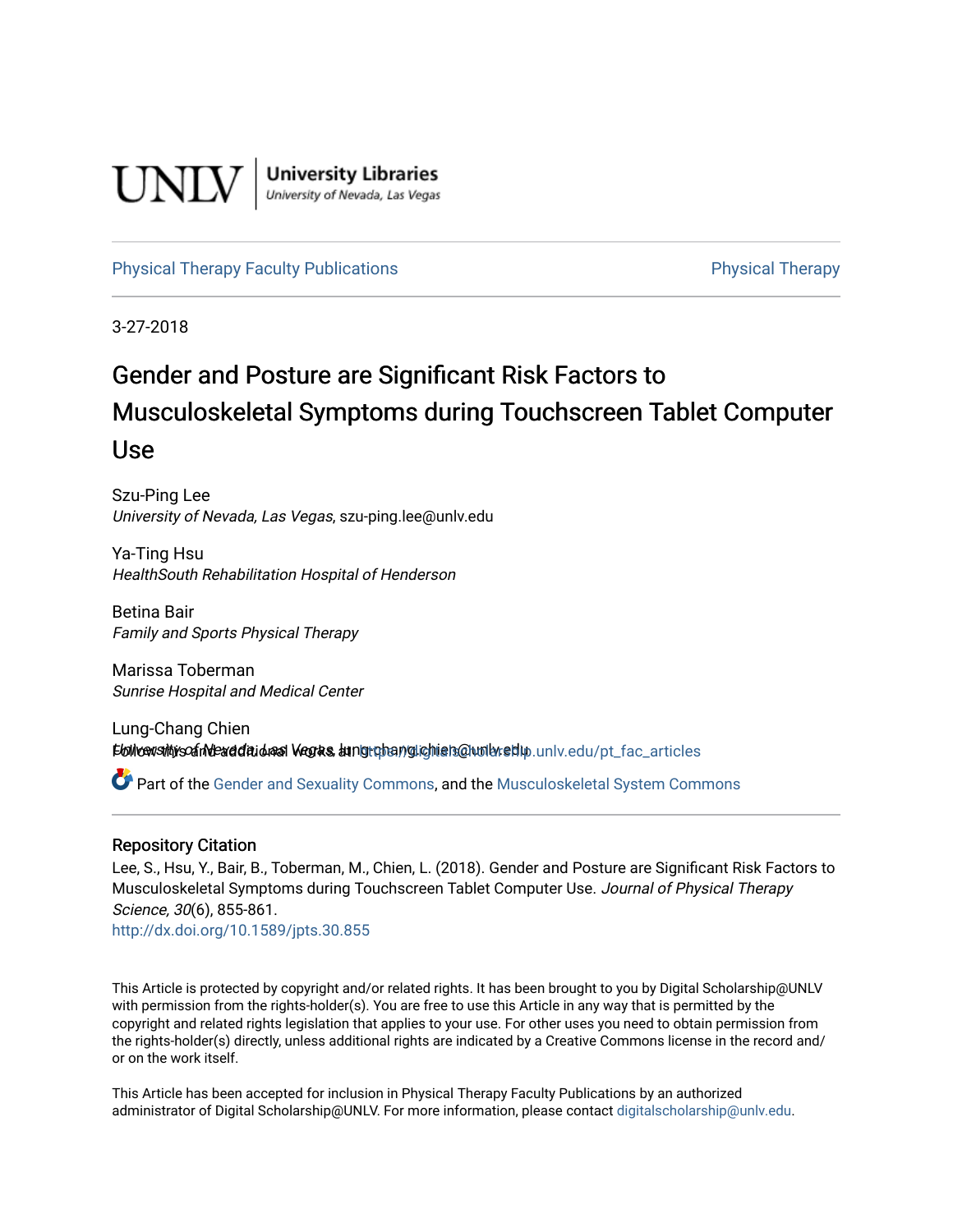### The Journal of Physical Therapy Science

#### Original Article

## **Gender and posture are significant risk factors to musculoskeletal symptoms during touchscreen tablet computer use**

Szu-Ping Lee, PT, PhD<sup>1)\*</sup>, Ya-Ting Hsu, PT, PhD<sup>1, 2)</sup>, Betina Bair, PT, DPT<sup>3)</sup>, MARISSA TOBERMAN, PT, DPT<sup>4)</sup>, LUNG-CHANG CHIEN, DrPH<sup>5)</sup>

*1) Department of Physical Therapy, University of Nevada, Las Vegas: 4505 S. Maryland Parkway, Box 453029, Las Vegas, NV 89154-3029, USA*

*2) HealthSouth Rehabilitation Hospital of Henderson, USA*

*3) Family and Sports Physical Therapy, USA*

*4) Sunrise Hospital and Medical Center, USA*

*5) Department of Environmental and Occupational Health, University of Nevada, Las Vegas, USA*

**Abstract.** [Purpose] To investigate the prevalence of neck and shoulder symptoms during the use of tablet computer, and to identify the risk factors associated with these symptoms. [Subjects and Methods] A cross-sectional survey was conducted to study tablet computer usage, posture during use, and neck and shoulder symptoms in 412 participants in a school setting. Significant risk factors for musculoskeletal symptoms during tablet computer use were identified. [Results] Overall prevalence of musculoskeletal symptoms during tablet computer use was 67.9% with greater prevalence of neck symptoms (neck: 84.6%; shoulder/upper extremity: 65.4%). Significant risk factors associated with symptoms during use were: current musculoskeletal symptoms, gender, roles, and postural factors including: sitting without back support, sitting with device in lap, and lying on the side and on the back during tablet computer use. A multivariate analysis further showed that the odds for females to have symptoms were 2.059 times higher than males. [Conclusion] The findings revealed that female gender and other postural factors were significantly associated with musculoskeletal symptoms during the use of tablet computer. Among all postural factors, sitting without back support was identified as the most important risk factor for having musculoskeletal symptoms. **Key words:** Pain, Posture, Gender

*(This article was submitted Jan. 24, 2018, and was accepted Mar. 27, 2018)*

#### **INTRODUCTION**

Neck and shoulder musculoskeletal symptoms are common health complaints. A recent epidemiologic study by Hoy et al. demonstrated that the annual incidence rate of neck pain to be 10.4–21.3% with a higher rate for office and computer workers<sup>1)</sup>. In the college student population, a one-year prospective cohort study demonstrated a high incidence rate at 46% and of whom 33% reported persistent neck pain<sup>2)</sup>. Such high prevalence of neck and shoulder symptoms, especially among the younger populations, presents a substantial burden to the society.

Musculoskeletal symptoms of the neck and shoulder are theorized to have a multi-factorial origin including physical and demographic contributors<sup>2-5</sup>). Current evidence suggests that significant risk factors include female gender<sup>1, 2, 6</sup>), having high job demands<sup>7</sup>), and having a history of spinal disorders<sup>8)</sup>. Noticeably, some physical factors are associated with neck pain, including prolonged computer work for students<sup>9–11</sup>) and prolonged sitting and neck flexion for office workers<sup>12</sup>. A systematic review regarding individuals with documented musculoskeletal disorders showed an association between computer use

\*Corresponding author. Szu-Ping Lee (E-mail: szu-ping.lee@unlv.edu)

©2018 The Society of Physical Therapy Science. Published by IPEC Inc.



 $\widehat{\mathbb{G}(\mathbf{0})}$  This is an open-access article distributed under the terms of the Creative Commons Attribution Non-Commercial No Derivatives (by-nc-nd) License. (CC-BY-NC-ND 4.0: https://creativecommons.org/licenses/by-nc-nd/4.0/)

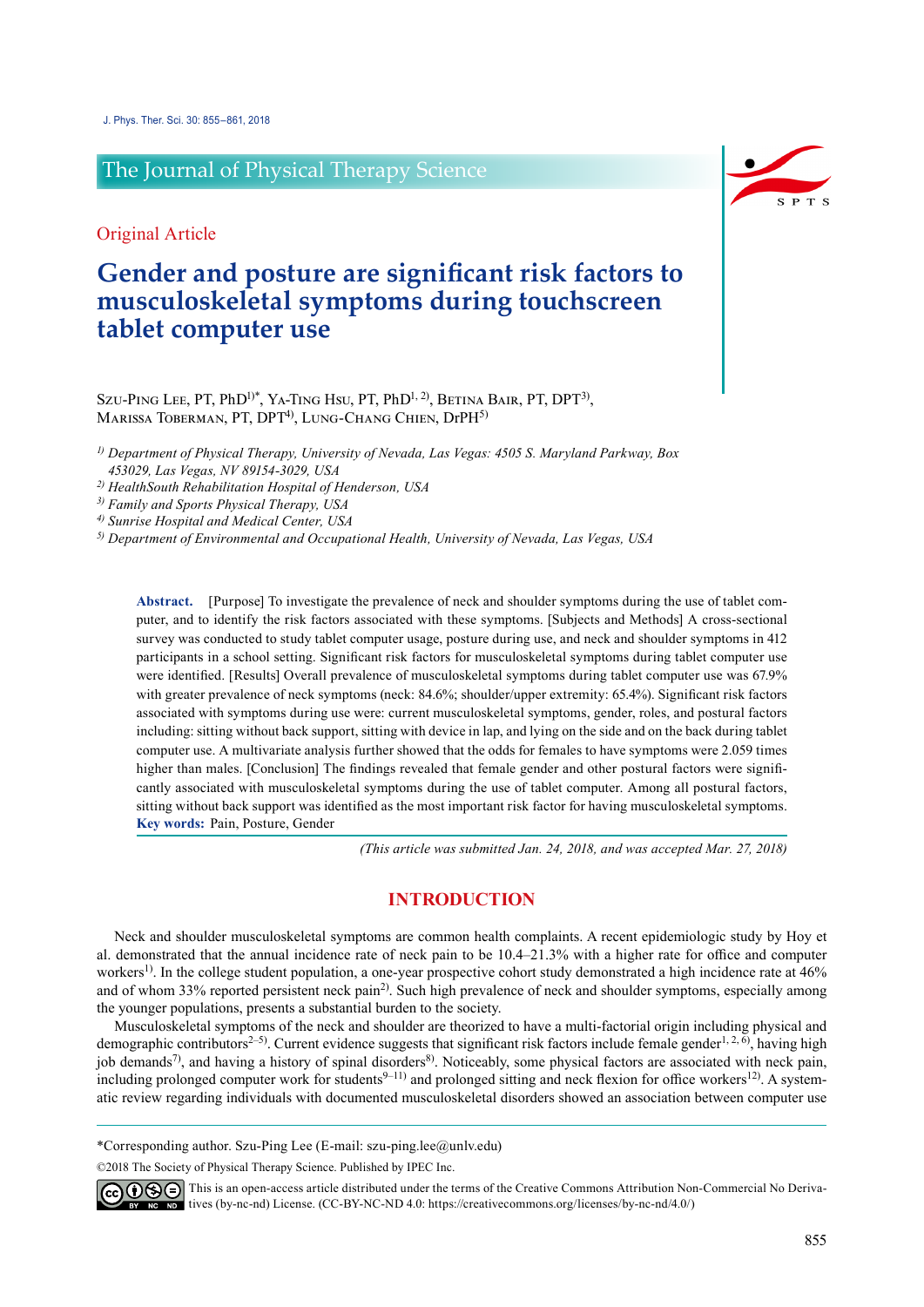and tension neck syndrome<sup>13)</sup>. It is logical that posture and workplace ergonomics are related to the development of neck and shoulder symptoms. For example, Marcus et al. found that keying with a more extended elbow, proper head tilt, and use of arm rests could reduce the risk of developing neck and shoulder disorders<sup>14</sup>. Since computer use often involves maintaining the same posture for prolonged periods of time, the muscles of the neck and shoulder may become overworked. Several studies have documented a relationship between trapezius muscle load and the development of musculoskeletal discomfort in the upper body<sup>15, 16</sup>).

In recent years, the use of touchscreen tablet computers has increased dramatically. According to the report from the International Data Corporation in 2013, tablet computers account for 14.6% of all connected-device market, and the growth rate of these devices was expected to be the highest over the next few years<sup>17</sup>. Findings from an industrial survey in 2013 in the U.S. showed that  $43\%$  of the population owns a tablet computer or e-book reader<sup>18)</sup>. The ownership and usage of such devices are perhaps even higher among the student population<sup>19)</sup>. Despite the increased popularity of the tablet computers, the device is new enough that only few studies have investigated the association between its usage and musculoskeletal disorders. A recent study in a university population showed significant associations between the total time spent using a mobile phone and pain in the neck and shoulder regions<sup>20)</sup>.

Ergonomic studies have suggested that the use of mobile electronic devices such as laptop computers exhibits the tendency to lead to even poorer head and neck posture than desktop computers<sup>21)</sup>. With mobile devices, one's posture often depends on the available supporting surfaces and environments (e.g. holding a device in hand while sitting in a chair). Prolonged cervical flexion is commonly observed when the tablet computer is placed flat on a desk or when held in a position below eye level. This may cause the cervical extensor muscles to lengthened and put a larger load on these muscles<sup>22)</sup>. It is logical that the postures users assume when using tablet computers can have implications for developing neck and shoulder symptoms.

The purposes of the current study was to 1) investigate the prevalence of neck and shoulder symptoms during use of tablet computers, and 2) identify the risk factors associated with the symptoms during device use.

#### **SUBJECTS AND METHODS**

A cross-sectional survey was developed and distributed to a public university population. Self-reported usage of touchscreen tablet computers, usage behavior, musculoskeletal complaints, and demographic data were collected via an online survey using Qualtrics Research Suite (Qualtrics, LLC.) in a 3-month period.

Participants were recruited using word of mouth solicitation and online communication. The inclusion criteria are: 1) having access to the online survey, 2) being able to read the survey written in English, and 3) being a university student, staff, faculty, or alumni. The word of mouth solicitation consisted of visits to university faculty and staff, presenting the survey to various undergraduate classes, and soliciting the survey on campus. Online communication consisted of social media, university mass email announcements, campus newsletters, and an access link to the survey on the university website. The study was approved by the Institutional Review Board for Biomedical Research at the University of Nevada, Las Vegas and exempted from written consent.

The online questionnaire was composed of 22 items in 3 categories: 1) demographic information, 2) typical device usage behavior, and 3) current neck and shoulder symptoms and symptoms during use which include duration, types, severity, and location of symptoms. We limited our study to the ownership of tablet computers only (with a diagonal dimension from 9–10 inches to 4–6 inches), and not smart phones. All the items related to specific postures (including the use of tablet support), environments, and symptom locations were illustrated to help participants understand the description correctly. The questionnaire was reviewed and revised by two experts in the field of the musculoskeletal science and clinical practice to establish face validity. Also, a preliminary study was conducted to examine the reliability of the survey.

The collected data were analyzed using the Statistical Packet for the Social Sciences (IBM SPSS Statistics Version 22.0, International Business Machines Corp., New York, USA). Descriptive statistics were used to report the prevalence of musculoskeletal symptoms of neck and shoulder, and various postural factors. The collected data, except for severity of symptoms, are categorical, including gender, age group, role, and typical time of use (<3 hours, 3–6 hours, and >6 hours). Other variables are dichotomous and answered by "yes" or "no", such as current symptoms, symptoms during use and postural factors.

Chi-Square analyses were conducted to examine significant risk factors associated with current symptoms and symptoms during device use at the univariate level. The identified risk factors were then entered into a logistic regression model to examine the association at the multivariate level. Specifically, the regression model investigated the contribution of sitting postures, demographic, and behavioral risk factors related to symptoms during tablet use. Furthermore, the Homsmer and Lemeshow test for logistic regression was conducted to examine the goodness of fit. Odds ratios were reported to compare the effects of the risk factors included in the model. The significant level was set at 0.05. Since researchers intended to liberally explore potential risk factors, variables with a p-value between 0.05–0.08 at the univariate level were included in the multivariate logistic regression model.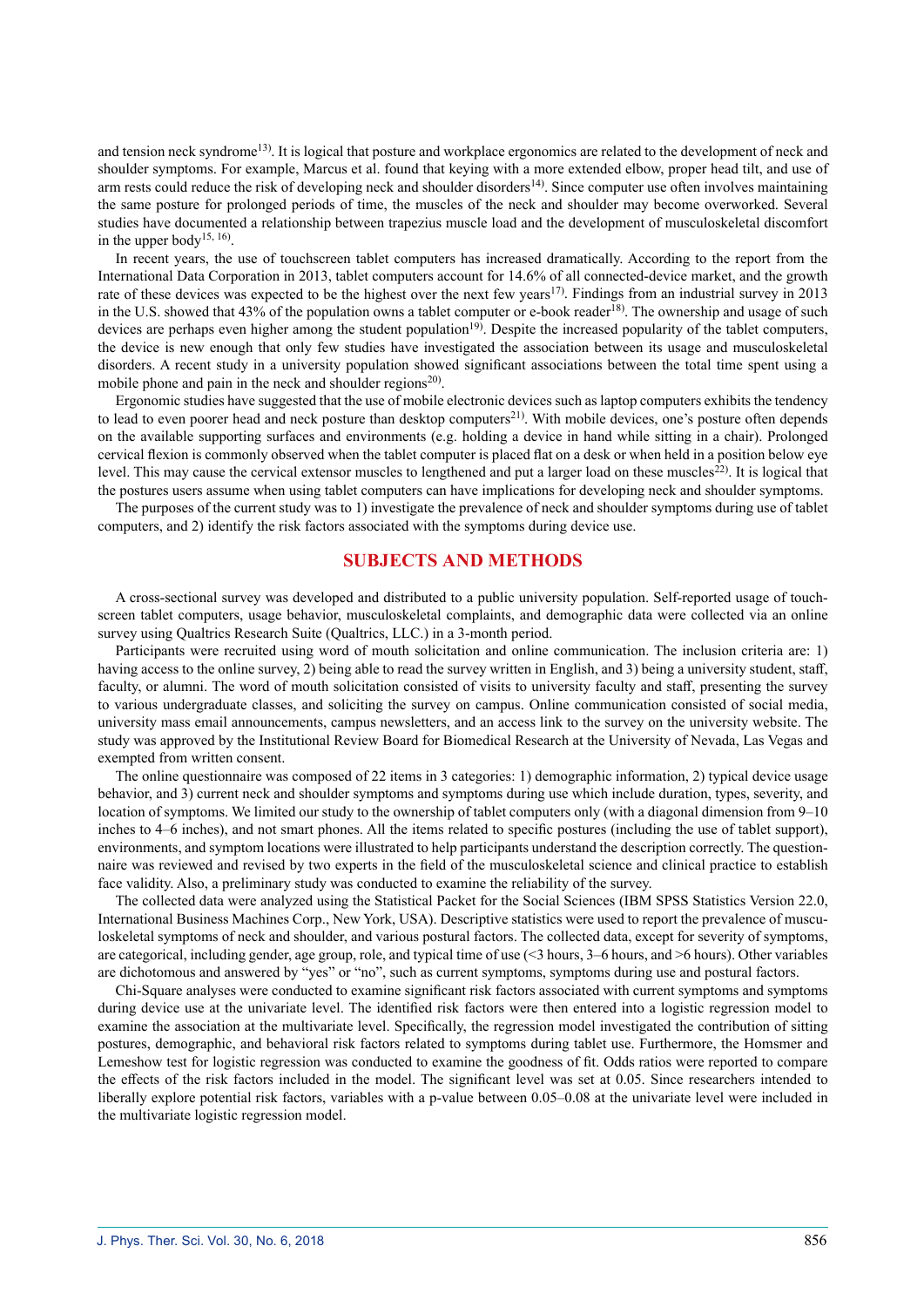|                                   | Percentage | Frequency           |  |
|-----------------------------------|------------|---------------------|--|
|                                   | $(\%)$     | $(N=412)$           |  |
| Age (years)                       |            |                     |  |
| $18 - 25$                         | 60.2       | 248                 |  |
| $26 - 39$                         | 19.4       | 80                  |  |
| $40 - 59$                         | 16.0       | 66                  |  |
| $\geq 60$                         | 3.4        | 18                  |  |
| Missing                           | 1.0        | $\overline{4}$      |  |
| Role                              |            |                     |  |
| Student                           | 68.9       | 284                 |  |
| Faculty                           | 12.4       | 51                  |  |
| Staff                             | 10.4       | 43                  |  |
| Alumni                            | 7.0        | 29                  |  |
| Missing                           | 1.2        | 5                   |  |
| Tablet computer ownership         |            |                     |  |
| Yes                               | 76.5       | 315                 |  |
| No                                | 23.5       | 97                  |  |
| Current neck/shoulder symptoms    |            |                     |  |
| Yes (symptomatic)                 | 60.0       | 247                 |  |
| No                                | 40.0       | 165                 |  |
|                                   | Percentage | Frequency           |  |
|                                   | $(\%)$     | $(N=315)^{\dagger}$ |  |
| Tablet use time (hours)           |            |                     |  |
| $<$ 3                             | 57.1       | 180                 |  |
| $3 - 6$                           | 23.2       | 73                  |  |
| $>6$                              | 19.7       | 62                  |  |
| Neck/shoulder symptoms during Use |            |                     |  |
| Yes (symptomatic)                 | 67.9       | 214                 |  |
| No                                | 32.1       | 101                 |  |

**Table 1.** Participant demographics, tablet computer ownership, usage time, and symptoms

†Individuals who own table computers only.

#### **RESULTS**

The final sample size of this survey was 412 (135 men and 275 women). Since two participants preferred not to identify their gender, the two cases were excluded from analyses related to gender. A summary of the demographic information of the participants is included in Table 1.

315 out of 412 participants (76.5%) reported owning at least one touchscreen tablet computer. Most of the device owners have a typical device usage time of less than 3 hours per day (57.1%). Prevalence of symptoms during tablet use was 67.9% (Table 1). For device users with musculoskeletal symptoms during use, most symptoms were reported in the neck (84.6%), upper back/shoulder (65.4%), arms/hands (33.6%), and head (15.0%). The most common types of symptoms are stiffness (74.3%), soreness (48.1%) and aching or pain (42.5%). The most severe level of discomfort during tablet use was moderate (55.4%), but noticeably, 10.0% of participants reported severe symptoms (i.e. 7–10 on a 10-point Visual Analog Scale). Only 46.1% of the respondents reported that they would stop using the device when experiencing discomforts using device use. 15% of the users reported that the symptoms affect their sleep.

Gender comparison for symptoms during tablet use was summarized in Table 2. Significant gender difference in symptom prevalence was observed ( $p=0.019$ ): 70.1% of the female respondents reported to experience symptoms in comparison to only 29.9% among the male respondents. During tablet use, significantly more women reported symptoms in the upper back and shoulder region than men (75.7 vs. 24.3%; p=0.014). In addition, 77.0% of women reported using their devices while sitting on floor, comparing to only 23.0% in men  $(p=0.02)$ .

Chi-square analysis identified two significant factors associated with current symptoms: role (faculty, staff, alumni, and students;  $p=0.041$ ) and symptom during use ( $p<0.001$ ; Table 3). For risk factors associated with symptoms during device use, the results showed that role ( $p=0.022$ ) and female gender ( $p=0.019$ ) are significant factors. Also, daily time of usage exhibited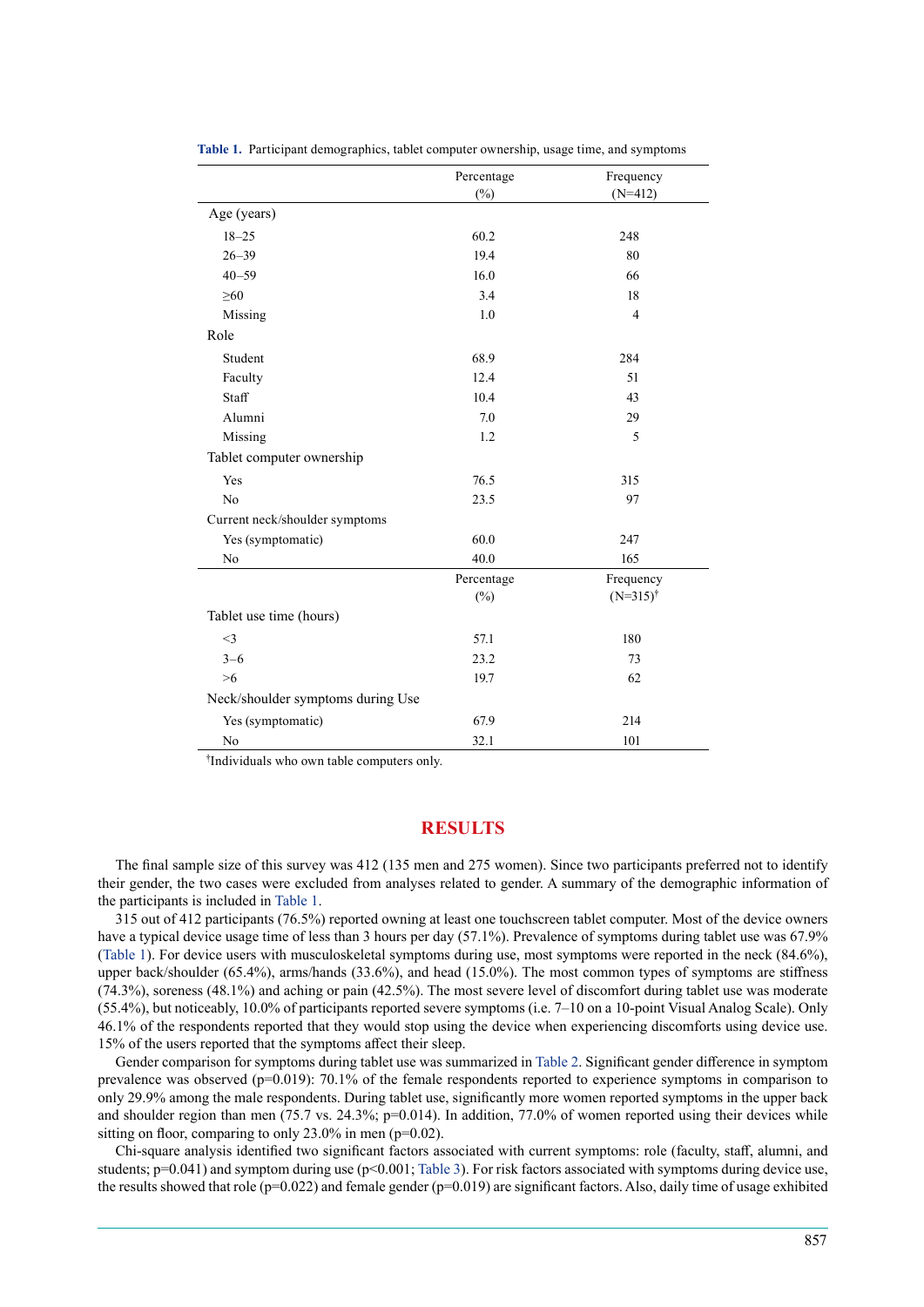|  | Table 2. Effect of gender on musculoskeletal symptoms during tablet computer use |  |  |
|--|----------------------------------------------------------------------------------|--|--|
|  |                                                                                  |  |  |

|                                |     | Women<br>$(N=275)$ |    | Men<br>$(N=135)$ |         |
|--------------------------------|-----|--------------------|----|------------------|---------|
|                                | N   | $\frac{0}{0}$      | N  | $\frac{0}{0}$    | p-value |
| Symptoms during use            |     |                    |    |                  |         |
| Yes                            | 193 | 70.1               | 40 | 29.9             |         |
| No                             | 82  | 29.8               | 95 | 70.4             | 0.019   |
| Regions of symptoms during use |     |                    |    |                  |         |
| Head                           | 180 | 65.6               | 46 | 34.4             | 0.549   |
| Neck                           | 187 | 68.0               | 43 | 32.0             | 0.110   |
| Upper back/Shoulder            | 208 | 75.7               | 33 | 24.3             | 0.014   |
| Arm/Hand                       | 191 | 69.4               | 41 | 30.6             | 0.883   |

**Table 3.** Demographic factors associated with current musculoskeletal symptoms

|         | Current musculoskeletal symptoms |               |     |               |         |
|---------|----------------------------------|---------------|-----|---------------|---------|
|         |                                  | with          |     | without       |         |
|         | N                                | $\frac{0}{0}$ | N   | $\frac{0}{0}$ | p-value |
| Role    |                                  |               |     |               | 0.041   |
| Student | 163                              | 57.4          | 121 | 42.6          |         |
| Faculty | 28                               | 54.9          | 23  | 45.1          |         |
| Staff   | 33                               | 76.7          | 10  | 23.3          |         |
| Alumni  | 21                               | 72.4          | 8   | 27.6          |         |
| Gender  |                                  |               |     |               | 0.054   |
| Female  | 174                              | 63.3          | 101 | 36.7          |         |
| Male    | 72                               | 53.3          | 63  | 46.7          |         |

a trend of positive association ( $p=0.075$ ). When examining risk factors while sitting, sitting without back support ( $p=0.016$ ) and sitting with the device in lap  $(p=0.002)$  are significant postural factors associated with symptoms during use. When sitting in a chair at a desk, placing the device flat on the desk surface also exhibited a trend of association with symptom during use  $(p=0.053)$ . Interestingly, we also found some of the more uncommon postures, including lying on the sides ( $p=0.002$ ) and lying on the back (p=0.016) are significantly associated with symptoms during use (Table 4). Since the primary interest is in sitting postures, these two variables were not further included in the regression model.

Based on the potential risk factors identified from the Chi-square analyses, the regression model included gender, role, use time, and sitting postures on a chair (without back support and device in lap) and at a desk (device placing flat on a table or desk). The model was significant  $(\chi^2(9)=32.751, p<0.001)$  and the Hosmer and Lemeshow test indicated a good model fit  $(\chi^2(8)=6.643, p=0.576)$ . In the multivariate model, gender was again shown to be a significant predictor of symptoms during tablet computer use. The odds for women to have symptoms were 2.059 times higher than men. (Odds Ratio=2.059, 95% CI [1.211, 3.502], p=0.008). When controlling for the sitting postures, sitting in a chair without back support (Odds Ratio=2.231, 95% CI  $[1.126, 4.419]$ ,  $p=0.021$ ) was the only significant postural factor. Also, being a university alumnus was a significant negative predictor of having symptoms when compare to being a current university student, (Odds Ratio=0.310, 95% CI [0.124, 0.772], p=0.012). However, the model did not indicate usage hours being a positive predictor (p=0.155).

A separate model was developed to assess specifically the sitting postures; we have identified specific postural factors associated with symptoms during the use of tablet computers, including sitting without back support  $(p=0.016)$  and sitting with device in the lap (p=0.002) based on Chi-square analyses. A multiple logistic regression analysis demonstrated that female gender  $(p=0.004)$  and sitting in a chair without back support  $(p=0.006)$  are the significant predictors of experiencing symptoms during the use of tablet computer.

#### **DISCUSSION**

With the increasing popularity of touchscreen tablet computers for personal, school, and business uses, it is pertinent to identify the prevalence and risk factors associated with musculoskeletal symptoms related to the use of such devices. Our study revealed that females and individuals with current musculoskeletal symptoms were more likely to be at risk for neck and shoulder symptoms. Certain postures during use were also identified as important risk factors, specifically sitting without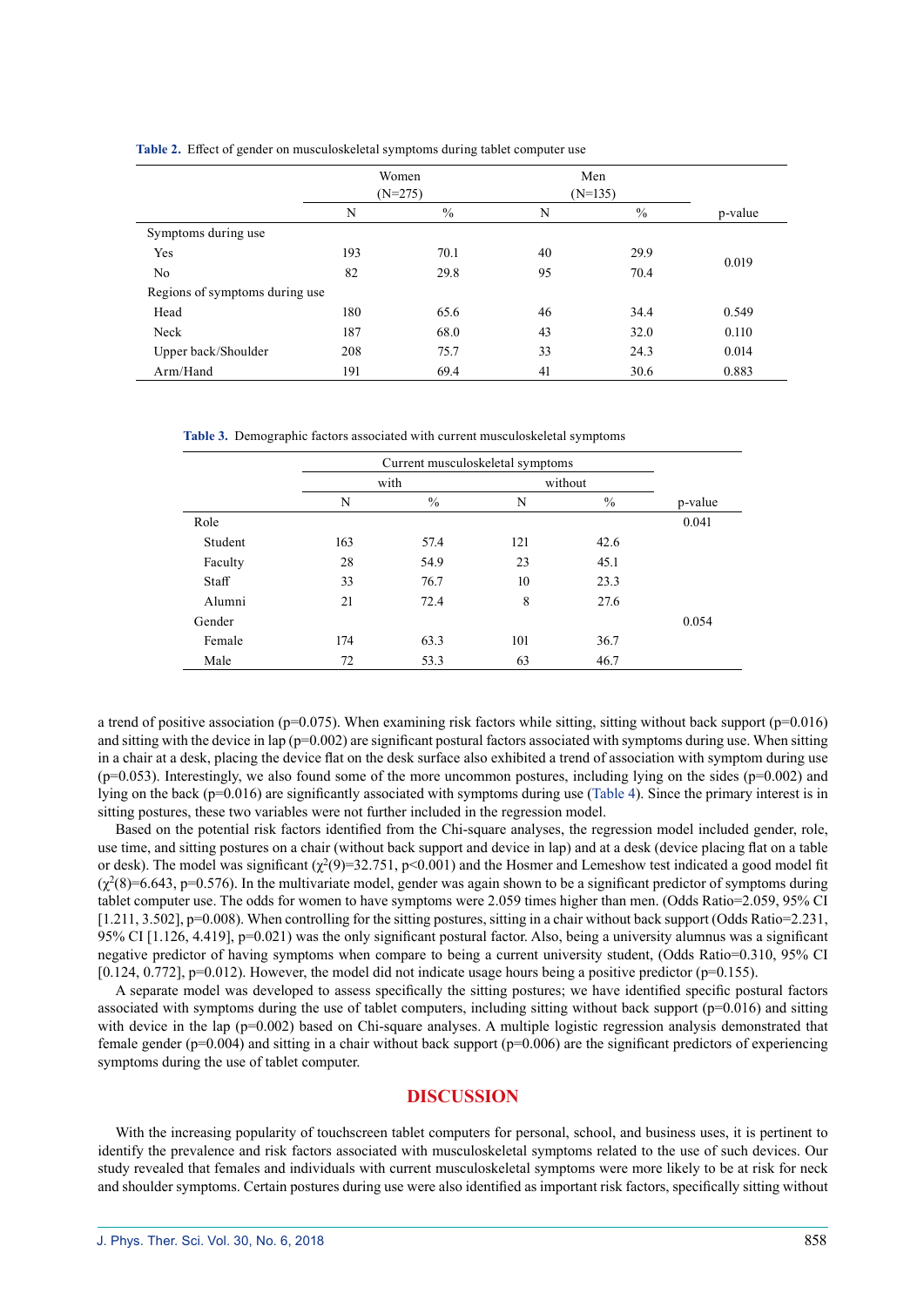|                           | % with musculoskeletal<br>symptoms during tablet use | Frequency | p-value |
|---------------------------|------------------------------------------------------|-----------|---------|
| Role                      |                                                      |           | 0.022   |
| Student                   | 73.4                                                 | 152/207   |         |
| Faculty                   | 54.5                                                 | 24/44     |         |
| Staff                     | 64.9                                                 | 24/37     |         |
| Alumni                    | 52.0                                                 | 13/25     |         |
| Gender                    |                                                      |           | 0.019   |
| Women                     | 72.8                                                 | 150/206   |         |
| Men                       | 59.8                                                 | 64/107    |         |
| Device usage hours        |                                                      |           | 0.075   |
| $<$ 3                     | 62.8                                                 | 113/180   |         |
| $3 - 6$                   | 74.0                                                 | 54/73     |         |
| >6                        | 75.8                                                 | 47/62     |         |
| Device use posture        |                                                      |           |         |
| Lying on sides            | 78.8                                                 | 89/113    | 0.002   |
| Lying on back             | 74.2                                                 | 118/159   | 0.016   |
| Lying on stomach          | 74.0                                                 | 74/100    | 0.116   |
| Standing                  | 73.5                                                 | 61/83     | 0.206   |
| Sitting on floor          | 76.0                                                 | 57/75     | 0.087   |
| Sitting on couch/chair    | 67.7                                                 | 180/266   | 0.813   |
| Sitting posture           |                                                      |           |         |
| Without back support      | 78.8                                                 | 63/80     | 0.016   |
| Device in lap             | 76.6                                                 | 111/145   | 0.002   |
| Device on stand           | 71.6                                                 | 78/109    | 0.316   |
| Holding device with hands | 71.3                                                 | 134/188   | 0.122   |
| Device flat on desk       | 73.1                                                 | 114/156   | 0.053   |
| Using a tablet stand      | 65.5                                                 | 131/200   | 0.222   |

**Table 4.** Risk factors associated with symptoms during device use

back support and with the tablet in lap were significantly associated with symptoms during use.

Results of the current study showed that females were significantly more likely to have symptoms during use, especially in the neck and upper shoulder regions. This finding was consistent with the current literature on the prevalence of neck and shoulder dysfunctions. For example, according to the data from Stockholm Public Health Cohort study, the one-year prevalence of neck pain was 25% for women and 16% for men. Also, women are more likely to develop neck pain than men and less likely to recover<sup>23)</sup>. In addition, the prevalence of neck and shoulder musculoskeletal symptoms in our study population of university students, faculty, staff, and alumni was much higher (up to 60%) than in the general population. This is likely because of the sedentary behavior and the associated posture commonly seen in this group<sup>1, 24, 25)</sup>.

Gender differences in anthropometry and biomechanics may explain the disparity in neck and shoulder musculoskeletal symptoms. It has been shown that in the workplace, women assume neck flexion more often<sup>26</sup>). Karlqvist et al. examined computer mouse tasks and reported that female computer operators who are shorter and narrow-shouldered exhibited more extreme postures<sup>27</sup>). Furthermore, Won et al., compared gender difference in applied forces, upper extremity muscle activities, and upper extremity postures during computer tasks<sup>28</sup>). They found that when typing, women have significantly higher normalized keyboard forces than men and tend to have higher muscle activities, and less neutral shoulder postures. The muscle activities and shoulder postures were also higher for the office workers with smaller stature. In addition, the study found that shoulder width and arm length were significantly negatively correlated with normalized typing forces, muscle activation levels, and postural measurements. While a tablet computer is not excessively heavy, users may maintain the posture for extended time (i.e. >40% of subjects in this study use more than 3 hours per day). The female gender's generally lower muscle strength and smaller body size may predispose them to neck and shoulder symptoms during such use.

For individuals performing computer related activities, a previous study suggested that prolonged sitting and having the neck in forward flexion were risk predictors for neck pain<sup>29)</sup>. Neck flexion postures can lead to an increase in gravitational load moment on the cervical spine, which increases cervical extensor muscle activity and may cause muscle strain of the neck extensors if such posture is prolonged<sup>30</sup>. Our study revealed that the odds of having symptoms during use for individuals who sit in a chair without back support, which may be related to a "slump" position, are 2.231 times greater than the odds of those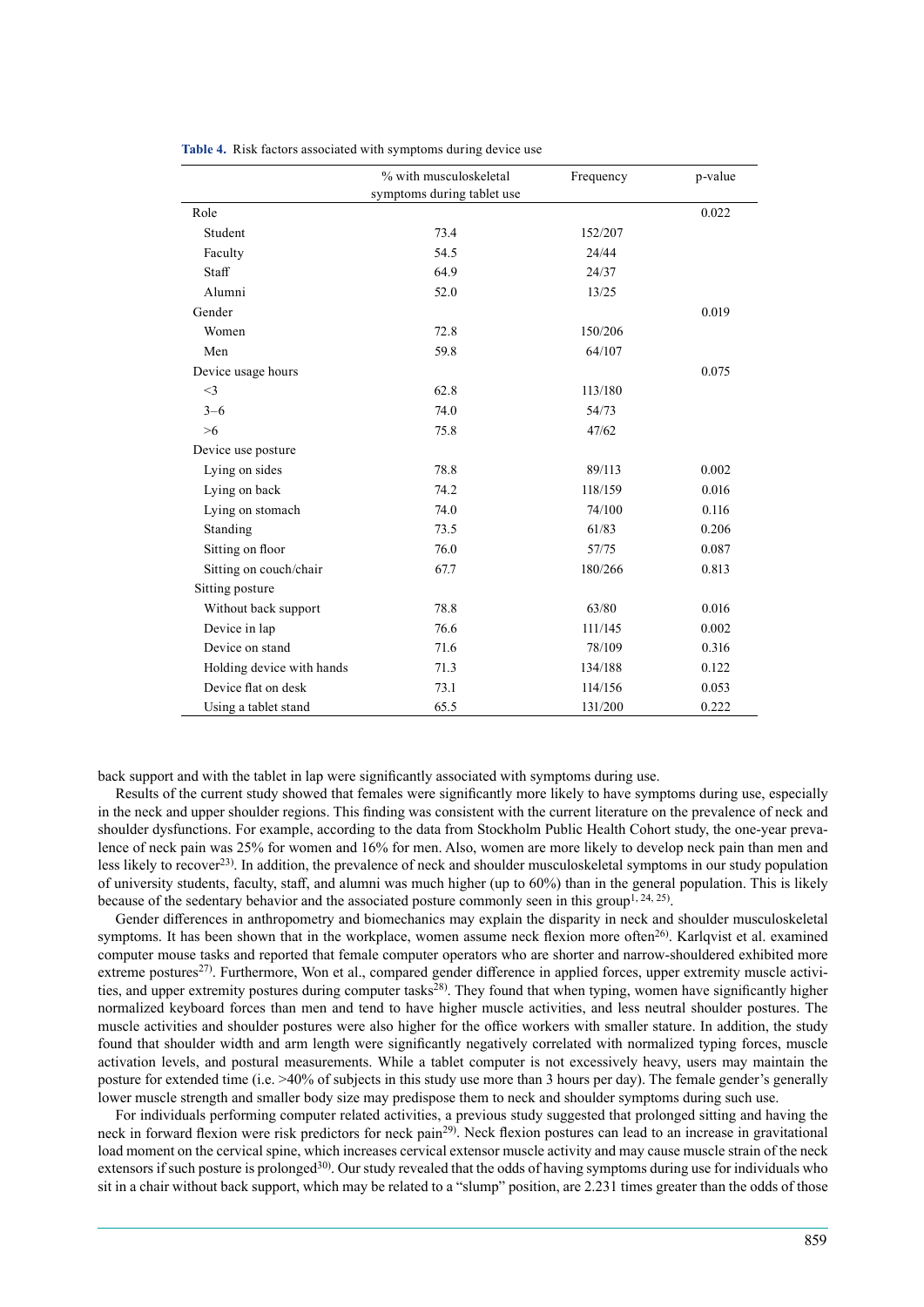sitting with back support. It has been shown that in a slump sitting position, greater cervical and thoracic extensor activities are required to support the head in the forward position. The combination of neck flexion and cervical extensor activities may produce specific stress regions and cause postural neck pain<sup>31)</sup>. On the other hand, sitting postures that offer support to the lumbo-pelvic region of the spine in a neutral position may significantly reduce the levels of the cervical extensor activities. In addition, a recent study concluded that positions that cause the gaze angle less than 45 degrees from neutral (downward gaze) can cause significant increases neck extensor strain<sup>30</sup>. This was consistent with our findings that placing the tablet in the lap or flat on the desk were significant risk factors for neck and shoulder symptoms during use. Perhaps supportive to this finding was our results that the students reported higher prevalence of neck and shoulder symptoms (73.4%) during the use of tablet computer relative to other studied roles (52–64.9%). University students in the U.S. typically do not have a permanent workstation and are constantly moving between classes. It may be more common for the students to use their tablet computers in compromised postures such as placing them in the lap while sitting without back support. More research is needed to elucidate the cause of the observed high prevalence in this subgroup.

Our results showed that using the tablet computer in more uncommon postures such as lying on the side or on the back was significantly associated with symptoms. This was in agreement with previous findings that non-neutral joint angles from non-desk usage of laptop computers can lead to greater levels of discomfort<sup>32</sup>. Additionally, sustained non-neutral joint angles during laptop use has also been reported to exacerbate symptoms of the neck and upper back<sup>33</sup>. The side lying postures during tablet use can potentially induce non-neutral joint angles and stress in upper extremities and cervical spine. With this posture, musculoskeletal structures are at risk of abnormal and sustained forces. This posture is unique for tablet computers due to their flat profile when compared to laptop or desktop computers. Further research is needed to examine the musculoskeletal stress resulting from maintaining this posture during extended use of tablet computers.

To our knowledge, this was the first study to assess the prevalence and risk factors of neck and shoulder musculoskeletal symptoms related to the use of touchscreen tablet computers. While the results were informative, the observational nature of the study design prevented direct inference of our results. This study had a number of methodological limitations: first, we could not control for confounding factors such as the types of tablet computer used, previous injury, and exposure to other technology. Second, there may have been a gender selection bias in this study since there were more female respondents. Third, at the time of this study (2013–14), larger smart phones (>5") were uncommon. The usage behavior observed in this study may not extrapolate to these newer devices. Lastly, our sample was limited to the students, faculty, staff, and alumni of a university in the U.S. Readers should exercise caution when generalizing findings of this study to other populations.

In summary, touchscreen tablet computers are useful tools that have penetrated our daily lives in a remarkably short time. The current study showed that there were apparent musculoskeletal health implications related to the use of such devices. Female gender, existing neck and shoulder symptoms, and sitting without back support during tablet use were shown as the most important risk factors.

#### *Conflict of interest*

None.

#### **REFERENCES**

- 1) Hoy DG, Protani M, De R, et al.: The epidemiology of neck pain. Best Pract Res Clin Rheumatol, 2010, 24: 783–792. [Medline] [CrossRef]
- 2) Kanchanomai S, Janwantanakul P, Pensri P, et al.: Risk factors for the onset and persistence of neck pain in undergraduate students: 1-year prospective cohort study. BMC Public Health, 2011, 11: 566. [Medline] [CrossRef]
- 3) De Loose V, Burnotte F, Cagnie B, et al.: Prevalence and risk factors of neck pain in military office workers. Mil Med, 2008, 173: 474–479. [Medline] [Cross-Ref]
- 4) Feuerstein M, Shaw WS, Nicholas RA, et al.: From confounders to suspected risk factors: psychosocial factors and work-related upper extremity disorders. J Electromyogr Kinesiol, 2004, 14: 171–178. [Medline] [CrossRef]
- 5) Linton SJ: A review of psychological risk factors in back and neck pain. Spine, 2000, 25: 1148–1156. [Medline] [CrossRef]
- 6) Fejer R, Kyvik KO, Hartvigsen J: The prevalence of neck pain in the world population: a systematic critical review of the literature. Eur Spine J, 2006, 15: 834–848. [Medline] [CrossRef]
- 7) Cassou B, Derriennic F, Monfort C, et al.: Chronic neck and shoulder pain, age, and working conditions: longitudinal results from a large random sample in France. Occup Environ Med, 2002, 59: 537–544. [Medline] [CrossRef]
- 8) McLean SM, May S, Klaber-Moffett J, et al.: Risk factors for the onset of non-specific neck pain: a systematic review. J Epidemiol Community Health, 2010, 64: 565–572. [Medline] [CrossRef]
- 9) Chang CH, Amick BC 3rd, Menendez CC, et al.: Daily computer usage correlated with undergraduate students' musculoskeletal symptoms. Am J Ind Med, 2007, 50: 481–488. [Medline] [CrossRef]
- 10) Katz JN, Amick BC, Carroll BB, et al.: Prevalence of upper extremity musculoskeletal disorders in college students. Am J Med, 2000, 109: 586–588. [Medline] [CrossRef]
- 11) Schlossberg EB, Morrow S, Llosa AE, et al.: Upper extremity pain and computer use among engineering graduate students. Am J Ind Med, 2004, 46: 297–303. [Medline] [CrossRef]
- 12) Cagnie B, Danneels L, Van Tiggelen D, et al.: Individual and work related risk factors for neck pain among office workers: a cross sectional study. Eur Spine